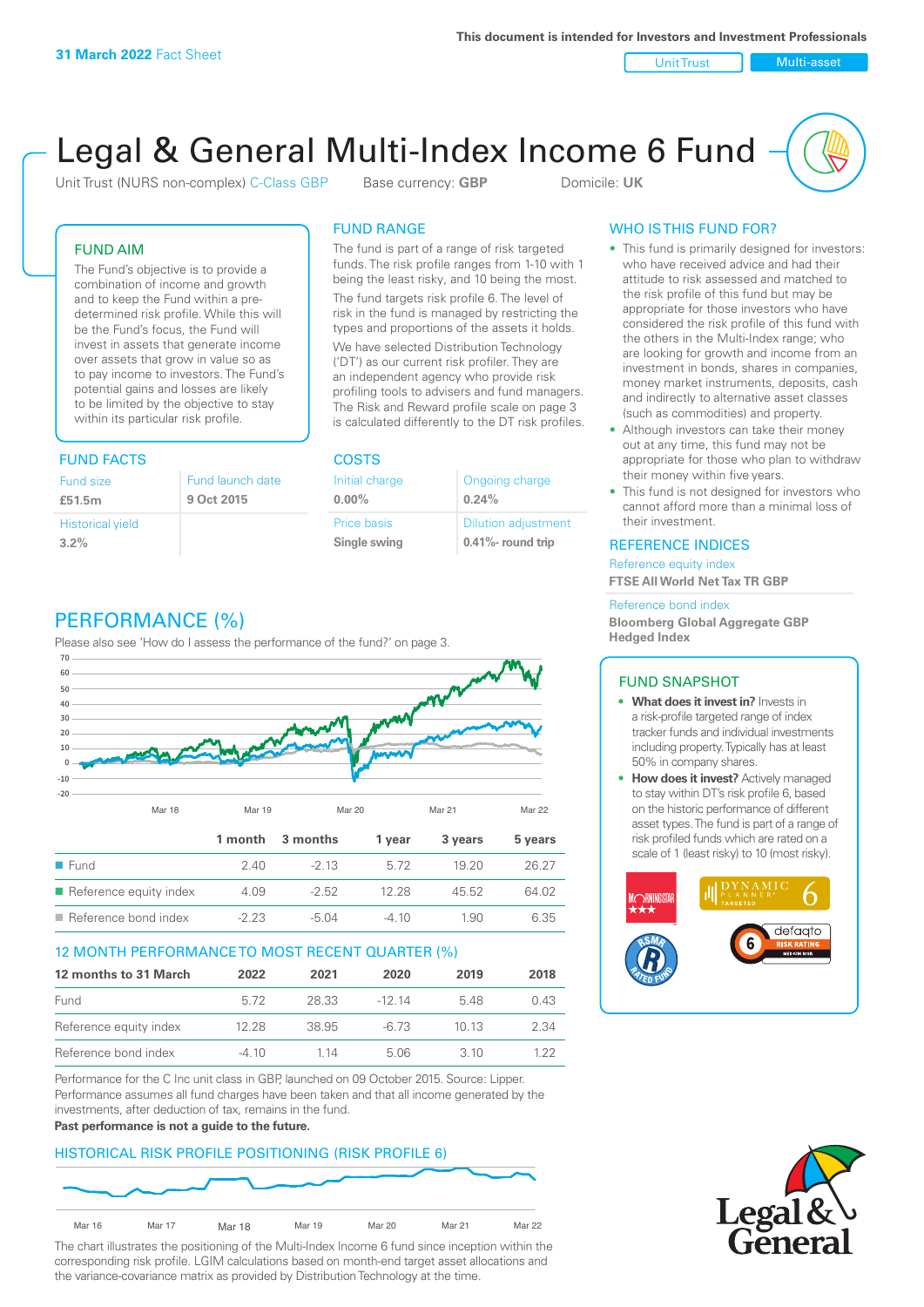# Legal & General Multi-Index Income 6 Fund

Unit Trust (NURS non-complex) C-Class GBP

# PORTFOLIO BREAKDOWN

All data source LGIM unless otherwise stated. Totals may not sum due to rounding.





# FUND MANAGERS

The fund managers have responsibility for managing the multi-index fund range. They are part of the Multi-Asset Funds (MAF) team in LGIM. This team focuses on designing and managing multi-asset funds that are tailored to match the specific objectives of various client types. The team sits within a wider Asset Allocation team which combines both depth of experience with a broad range of expertise from different fields, including fund management, investment consulting and risk management roles.

# TOP 10 HOLDINGS (%)

| L&G Quality Equity Dividends ESG Exclusions UK ETF               | 20.0 |
|------------------------------------------------------------------|------|
| L&G Quality Equity Dividends ESG Exclusions Emerging Markets ETF | 9.0  |
| L&G US Index Trust                                               | 7.8  |
| L&G Quality Equity Dividends ESG Exclusions Europe ex UK ETF     | 7.5  |
| L&G UK Index Trust                                               | 7.0  |
| L&G Quality Equity Dividends ESG Exclusions Asia ex Japan ETF    | 6.5  |
| L&G Emerging Markets Government Bond (Local Currency) Index Fund | 5.5  |
| L&G Active Global High Yield Bond Fund                           | 5.0  |
| L&G Emerging Markets Government Bond (US\$) Index Fund           | 5.0  |
| Global REITs Index Trust                                         | 4.0  |